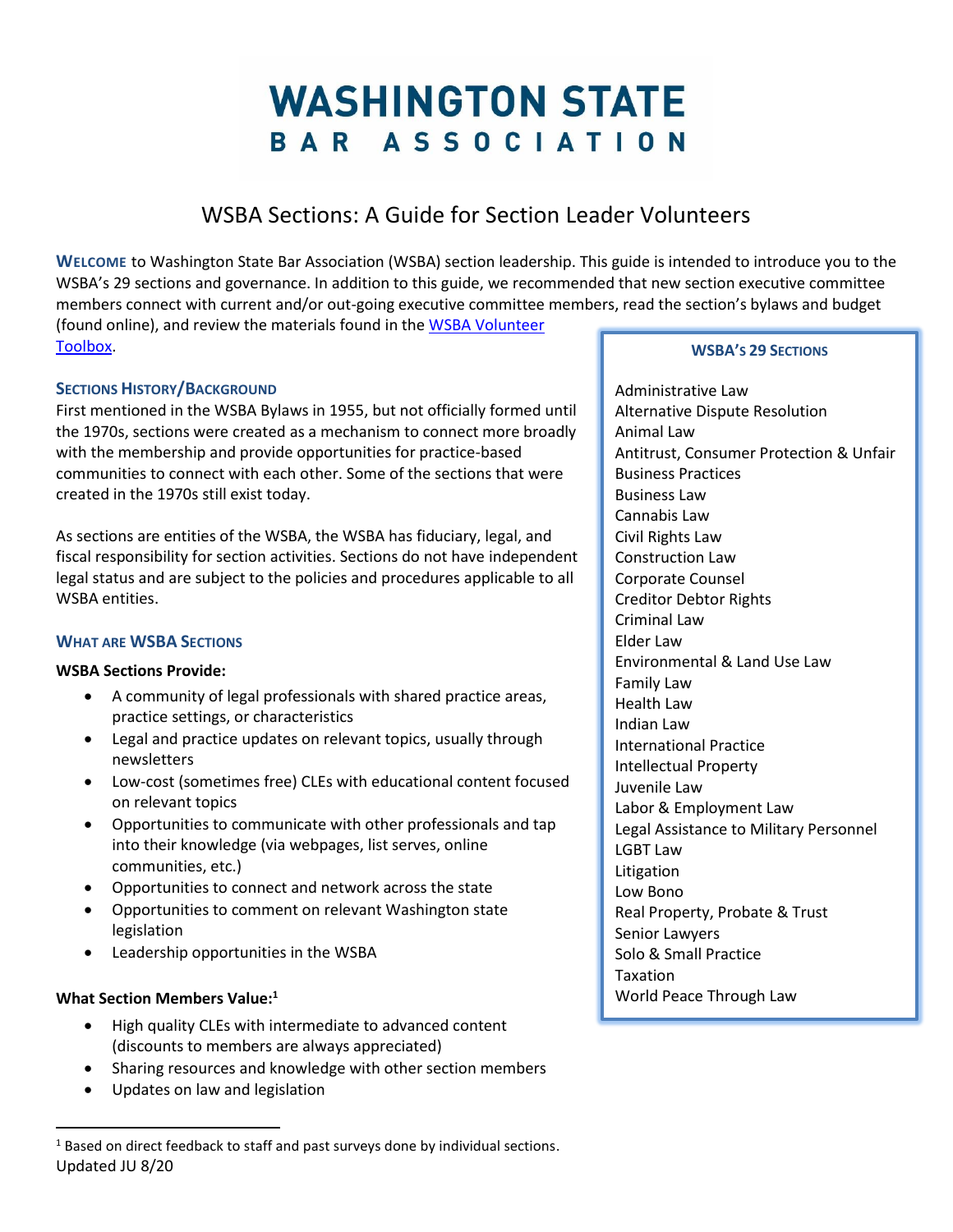- Practice tips
- Access to list serves
- Newsletters
- Colleagues' involvement in legislative process (benefits all practitioners in practice area)
- Opportunities to get involved

#### **Benefits for Volunteers Serving in Leadership Roles:**

- The chance to provide service to other members with shared interests
- Camaraderie with other section leaders
- Satisfaction in accomplishing the group's goals
- The opportunity to meet/network with established practitioners in their fields
- Visibility at WSBA and among peers
- The opportunity to establish a statewide professional network
- Professional growth/development
- Leadership experience

#### **SECTION GOVERNANCE**

Each section has its own set of bylaws and is governed by an executive committee. WSBA Bylaws and policies provide overall direction and parameters for sections; individual section bylaws outline executive committee structure, the election cycle, terms of office, voting eligibility, and membership criteria. While each executive committee has some discretion in how it operates, each section must have a Chair, Secretary, and Treasurer (or Secretary/Treasurer). Many sections also find the Chair-Elect and Immediate Past Chair positions to be helpful in terms of succession planning and continuity. For more information on individual officer roles (Chair, Chair-Elect, Treasurer, Secretary, and Immediate Past Chair), see *Executive [Committee Officer Roles and Responsibilities](https://wsbacms.wsba.org/docs/default-source/legal-community/volunteer/volunteer-toolbox/section-executive-committee-roles-responsibilities_fy21.pdf?sfvrsn=de2008f1_0)*.

#### **ELEMENTS OF A SUCCESSFUL SECTION**

- $\checkmark$  Strong Value Proposition for Members
- $\checkmark$  Regular Communication with Members
- $\checkmark$  Effective Executive Committee (meets regularly, shares responsibilities, and makes decisions)
- $\checkmark$  Good Management and Allocation of Resources (volunteer time & funds)

### **LEADERSHIP RESOURCES**

**Sections Team:** The WSBA Sections Team is comprised of two (2) dedicated Sections Program staffers (Sections Program Specialist and Sections Program Coordinator) and two (2) shared staffers (Member Services and Engagement (MSE) Manager and MSE Administrative Assistant) responsible for supporting activities across all WSBA sections. The Sections Program Specialist will attend executive committee meetings when possible and act as a resource for conducting section business. In general, the Sections Team is responsible for:

- Connecting the executive committee to WSBA resources to help meet annual work plan goals
- Staying apprised of section activities and decisions and maintaining master files
- Acting as a "hub" between sections and other WSBA teams, including Finance, Communications, General Counsel, and Legislative
- Reviewing/routing all contracts and expense reports for proper approvals/signatures
- Reviewing/routing all formal communications from executive committee to section members (e.g., mailings, eblasts, surveys)

#### **Board of Governors Liaison:**

Each year, members of the WSBA Board of Governors are appointed to serve as liaisons between the Board of Governors and one or more sections. The function of the Board of Governors liaison is to assist the operation of the section's executive committee by acting as an information conduit between the executive committee and the Board of Governors. The Board of Governors liaison is not a voting member of the executive committee, unless otherwise stated in a section's bylaws.